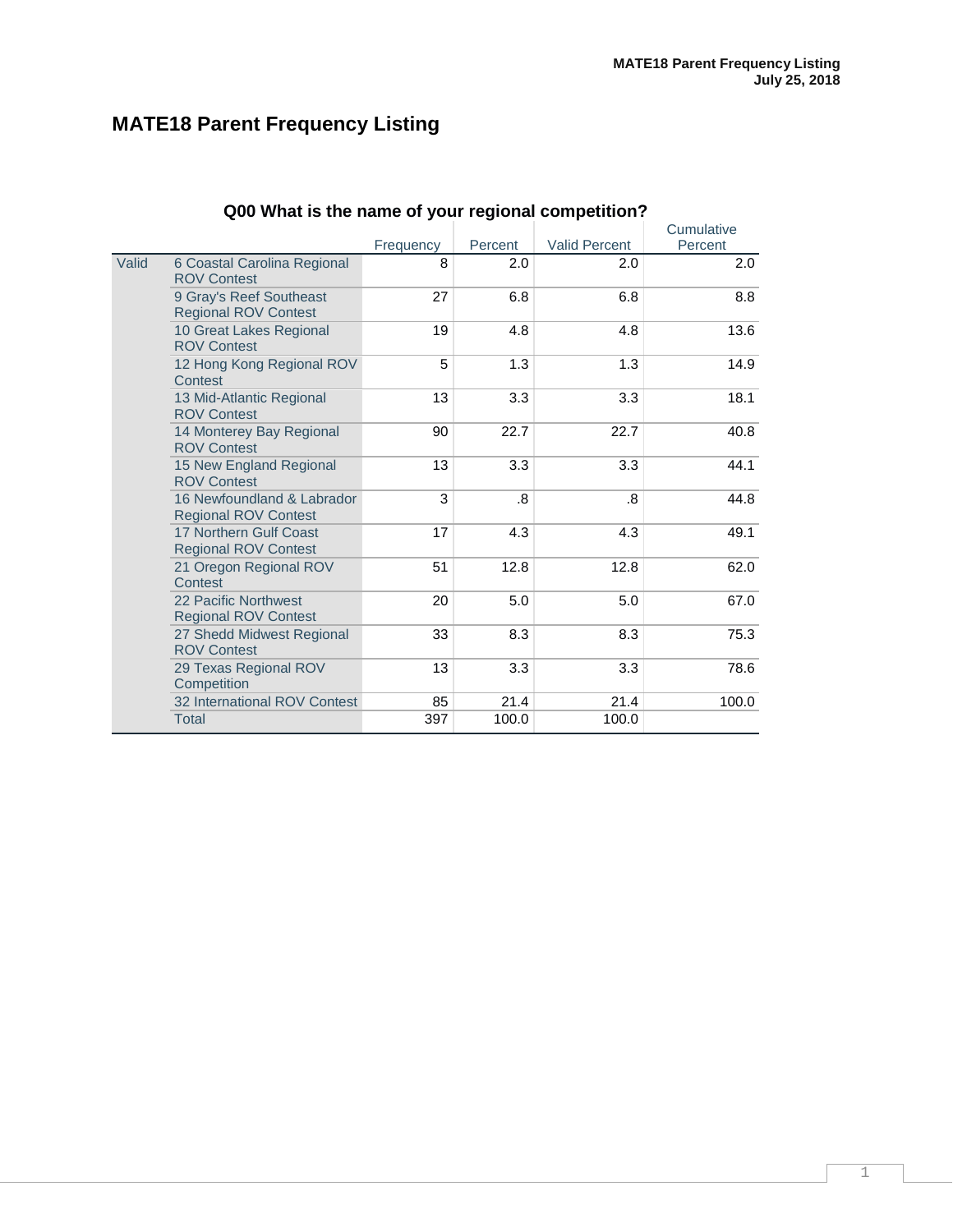|       | Code           |           |         |                      |            |  |  |  |  |  |
|-------|----------------|-----------|---------|----------------------|------------|--|--|--|--|--|
|       |                |           |         |                      | Cumulative |  |  |  |  |  |
|       |                | Frequency | Percent | <b>Valid Percent</b> | Percent    |  |  |  |  |  |
| Valid | 2018COAST      | 8         | 2.0     | 2.0                  | 2.0        |  |  |  |  |  |
|       | 2018GL         | 19        | 4.8     | 4.8                  | 6.8        |  |  |  |  |  |
|       | 2018GRS        | 27        | 6.8     | 6.8                  | 13.6       |  |  |  |  |  |
|       | 2018HK         | 5         | 1.3     | 1.3                  | 14.9       |  |  |  |  |  |
|       | 2018 Intl      | 85        | 21.4    | 21.4                 | 36.3       |  |  |  |  |  |
|       | 2018MB         | 79        | 19.9    | 19.9                 | 56.2       |  |  |  |  |  |
|       | 2018MBb        | 11        | 2.8     | 2.8                  | 58.9       |  |  |  |  |  |
|       | 2018MID-AT     | 13        | 3.3     | 3.3                  | 62.2       |  |  |  |  |  |
|       | 2018NE         | 13        | 3.3     | 3.3                  | 65.5       |  |  |  |  |  |
|       | 2018NGC        | 17        | 4.3     | 4.3                  | 69.8       |  |  |  |  |  |
|       | 2018NL         | 3         | .8      | .8                   | 70.5       |  |  |  |  |  |
|       | 2018OR         | 51        | 12.8    | 12.8                 | 83.4       |  |  |  |  |  |
|       | <b>2018PNW</b> | 20        | 5.0     | 5.0                  | 88.4       |  |  |  |  |  |
|       | 2018SHEDD      | 33        | 8.3     | 8.3                  | 96.7       |  |  |  |  |  |
|       | 2018TX         | 13        | 3.3     | 3.3                  | 100.0      |  |  |  |  |  |
|       | Total          | 397       | 100.0   | 100.0                |            |  |  |  |  |  |

#### **Q01 How many of your children are participating in the current MATE ROV competition today?**

|       |                          |           |         |                      | Cumulative |
|-------|--------------------------|-----------|---------|----------------------|------------|
|       |                          | Frequency | Percent | <b>Valid Percent</b> | Percent    |
| Valid | $\Omega$                 |           | .3      | .3                   | .3         |
|       |                          | 337       | 84.9    | 84.9                 | 85.1       |
|       | $\overline{2}$           | 36        | 9.1     | 9.1                  | 94.2       |
|       | $\overline{3}$           | 6         | 1.5     | 1.5                  | 95.7       |
|       | $\overline{\mathcal{L}}$ | 1         | .3      | .3                   | 96.0       |
|       | 5                        | 4         | 1.0     | 1.0                  | 97.0       |
|       | $\overline{6}$           | 3         | .8      | .8                   | 97.7       |
|       | $9$                      | 4         | 1.0     | 1.0                  | 98.7       |
|       | 10                       | 2         | .5      | .5                   | 99.2       |
|       | 12                       |           | .3      | .3                   | 99.5       |
|       | 13                       | 4         | .3      | .3                   | 99.7       |
|       | 16                       |           | .3      | .3                   | 100.0      |
|       | <b>Total</b>             | 397       | 100.0   | 100.0                |            |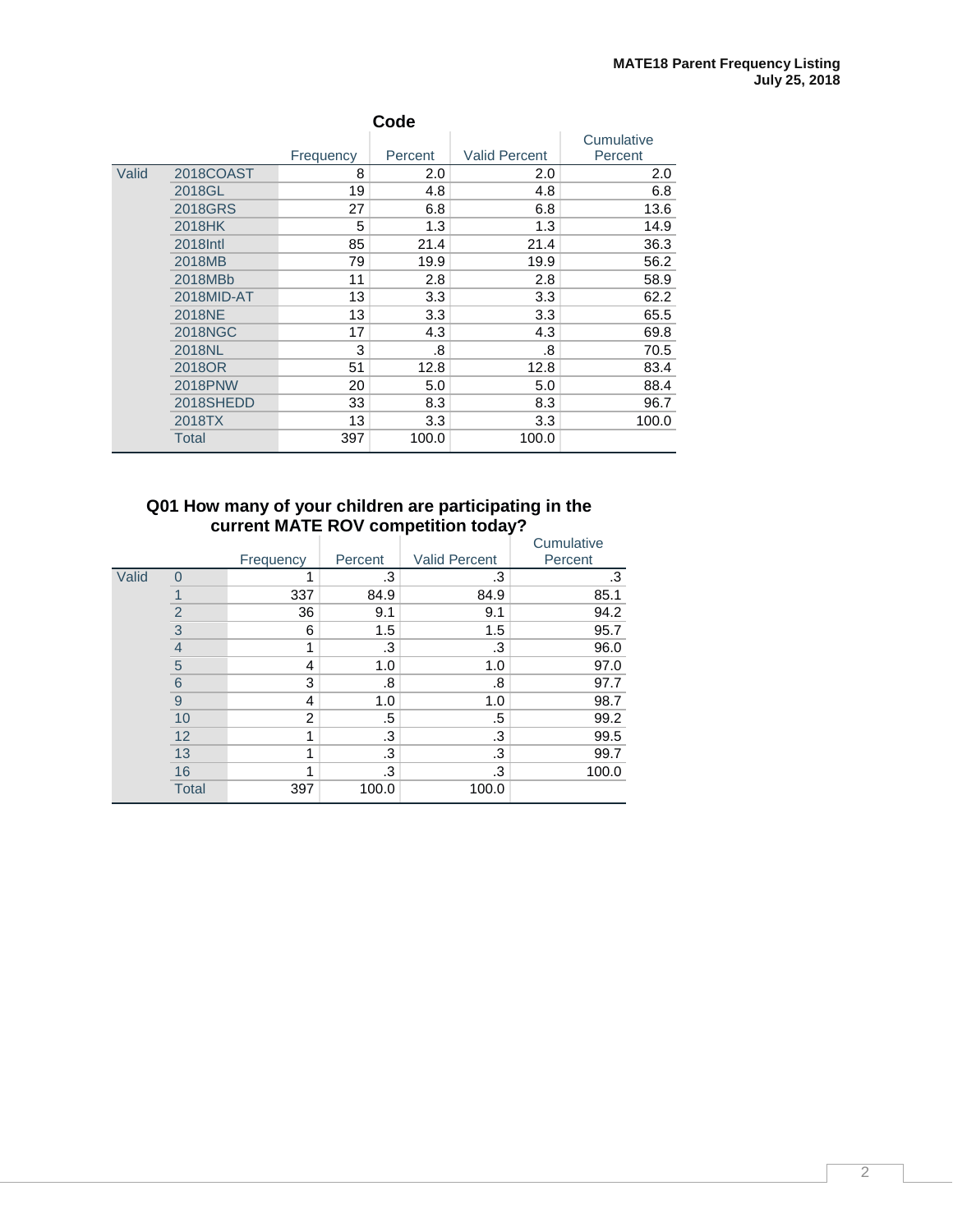|                |                | Frequency | Percent | <b>Valid Percent</b> | Cumulative<br>Percent |
|----------------|----------------|-----------|---------|----------------------|-----------------------|
| Valid          | $\Omega$       | 68        | 17.1    | 17.2                 | 17.2                  |
|                |                | 256       | 64.5    | 64.6                 | 81.8                  |
|                | $\overline{2}$ | 52        | 13.1    | 13.1                 | 94.9                  |
|                | 3              | 10        | 2.5     | 2.5                  | 97.5                  |
|                | 5              | 3         | .8      | .8                   | 98.2                  |
|                | 6              | 4         | .3      | .3                   | 98.5                  |
|                |                | 4         | .3      | .3                   | 98.7                  |
|                | $\overline{9}$ | 4         | 1.0     | 1.0                  | 99.7                  |
|                | 16             | 1         | .3      | .3                   | 100.0                 |
|                | <b>Total</b>   | 396       | 99.7    | 100.0                |                       |
| <b>Missing</b> | -1 No answer   | 4         | .3      |                      |                       |
| <b>Total</b>   |                | 397       | 100.0   |                      |                       |

#### **Q02 How many of your children have ever participated in MATE ROV competitions?**

#### **Q03 How would you rate your child(ren)'s experience building and competing with an ROV (underwater robot)?**

|                |              |           |         |                      | Cumulative |
|----------------|--------------|-----------|---------|----------------------|------------|
|                |              | Frequency | Percent | <b>Valid Percent</b> | Percent    |
| Valid          | 1 Excellent  | 309       | 77.8    | 78.6                 | 78.6       |
|                | 2 Good       | 68        | 17.1    | 17.3                 | 95.9       |
|                | 3 Fair       | 13        | 3.3     | 3.3                  | 99.2       |
|                | 6 Not sure   | 3         | .8      | .8                   | 100.0      |
|                | <b>Total</b> | 393       | 99.0    | 100.0                |            |
| <b>Missing</b> | -1 No answer | 4         | 1.0     |                      |            |
| <b>Total</b>   |              | 397       | 100.0   |                      |            |

### **Q04A Has building an ROV affected your child(ren)'s grades in SCIENCE**

|                |                             | Frequency | Percent | <b>Valid Percent</b> | Cumulative<br>Percent |
|----------------|-----------------------------|-----------|---------|----------------------|-----------------------|
| Valid          | 1 Grades improved           | 223       | 56.2    | 56.7                 | 56.7                  |
|                | 2 No difference             | 166       | 41.8    | 42.2                 | 99.0                  |
|                | 3 Grades declined           | 2         | $.5\,$  | .5                   | 99.5                  |
|                | 4 Doesnt study that subject | 2         | .5      | .5                   | 100.0                 |
|                | Total                       | 393       | 99.0    | 100.0                |                       |
| <b>Missing</b> | -1 No answer                | 4         | 1.0     |                      |                       |
| <b>Total</b>   |                             | 397       | 100.0   |                      |                       |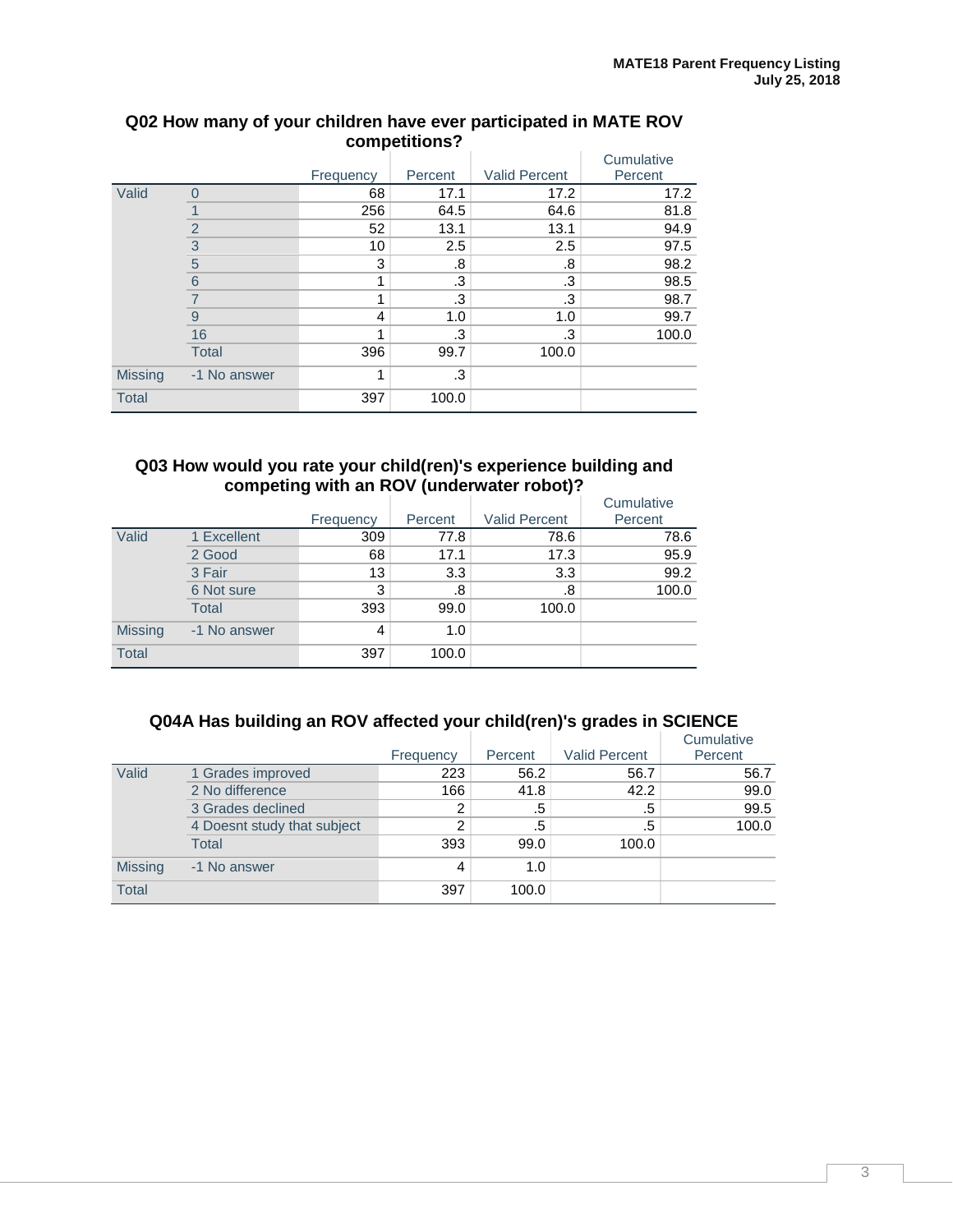|                |                             |           |         |                      | Cumulative |
|----------------|-----------------------------|-----------|---------|----------------------|------------|
|                |                             | Frequency | Percent | <b>Valid Percent</b> | Percent    |
| Valid          | 1 Grades improved           | 179       | 45.1    | 45.9                 | 45.9       |
|                | 2 No difference             | 206       | 51.9    | 52.8                 | 98.7       |
|                | 3 Grades declined           | 3         | .8      | .8                   | 99.5       |
|                | 4 Doesnt study that subject | 2         | .5      | .5                   | 100.0      |
|                | <b>Total</b>                | 390       | 98.2    | 100.0                |            |
| <b>Missing</b> | -1 No answer                |           | 1.8     |                      |            |
| Total          |                             | 397       | 100.0   |                      |            |

## **Q04B Has building an ROV affected your child(ren)'s grades in MATH**

# **Q04C Has building an ROV affected your child(ren)'s grades in COMPUTERS**

|                |                             |           |         |                      | Cumulative |
|----------------|-----------------------------|-----------|---------|----------------------|------------|
|                |                             | Frequency | Percent | <b>Valid Percent</b> | Percent    |
| Valid          | 1 Grades improved           | 162       | 40.8    | 41.8                 | 41.8       |
|                | 2 No difference             | 179       | 45.1    | 46.1                 | 87.9       |
|                | 3 Grades declined           |           | .3      | .3                   | 88.1       |
|                | 4 Doesnt study that subject | 46        | 11.6    | 11.9                 | 100.0      |
|                | Total                       | 388       | 97.7    | 100.0                |            |
| <b>Missing</b> | -1 No answer                | 9         | 2.3     |                      |            |
| <b>Total</b>   |                             | 397       | 100.0   |                      |            |

### **Q04D Has building an ROV affected your child(ren)'s grades in ENGINEERING/ROBOTICS**

|                |                             |           |         |                      | Cumulative |
|----------------|-----------------------------|-----------|---------|----------------------|------------|
|                |                             | Frequency | Percent | <b>Valid Percent</b> | Percent    |
| Valid          | 1 Grades improved           | 209       | 52.6    | 54.1                 | 54.1       |
|                | 2 No difference             | 101       | 25.4    | 26.2                 | 80.3       |
|                | 4 Doesnt study that subject | 76        | 19.1    | 19.7                 | 100.0      |
|                | Total                       | 386       | 97.2    | 100.0                |            |
| <b>Missing</b> | -1 No answer                | 11        | 2.8     |                      |            |
| <b>Total</b>   |                             | 397       | 100.0   |                      |            |

#### **Q05A Because of the ROV project my child(ren) are more interested in learning about science, technology, engineering, and math**

|                |                     | Frequency      | Percent | <b>Valid Percent</b> | Cumulative<br>Percent |
|----------------|---------------------|----------------|---------|----------------------|-----------------------|
| Valid          | 1 Strongly agree    | 244            | 61.5    | 61.8                 | 61.8                  |
|                | 2 Agree             | 130            | 32.7    | 32.9                 | 94.7                  |
|                | 3 Neutral           | 20             | 5.0     | 5.1                  | 99.7                  |
|                | 4 Disagree          |                | .3      | .3                   | 100.0                 |
|                | <b>Total</b>        | 395            | 99.5    | 100.0                |                       |
| <b>Missing</b> | -2 Partial complete | 1              | .3      |                      |                       |
|                | -1 No answer        | 1              | .3      |                      |                       |
|                | <b>Total</b>        | $\overline{2}$ | $.5\,$  |                      |                       |
| <b>Total</b>   |                     | 397            | 100.0   |                      |                       |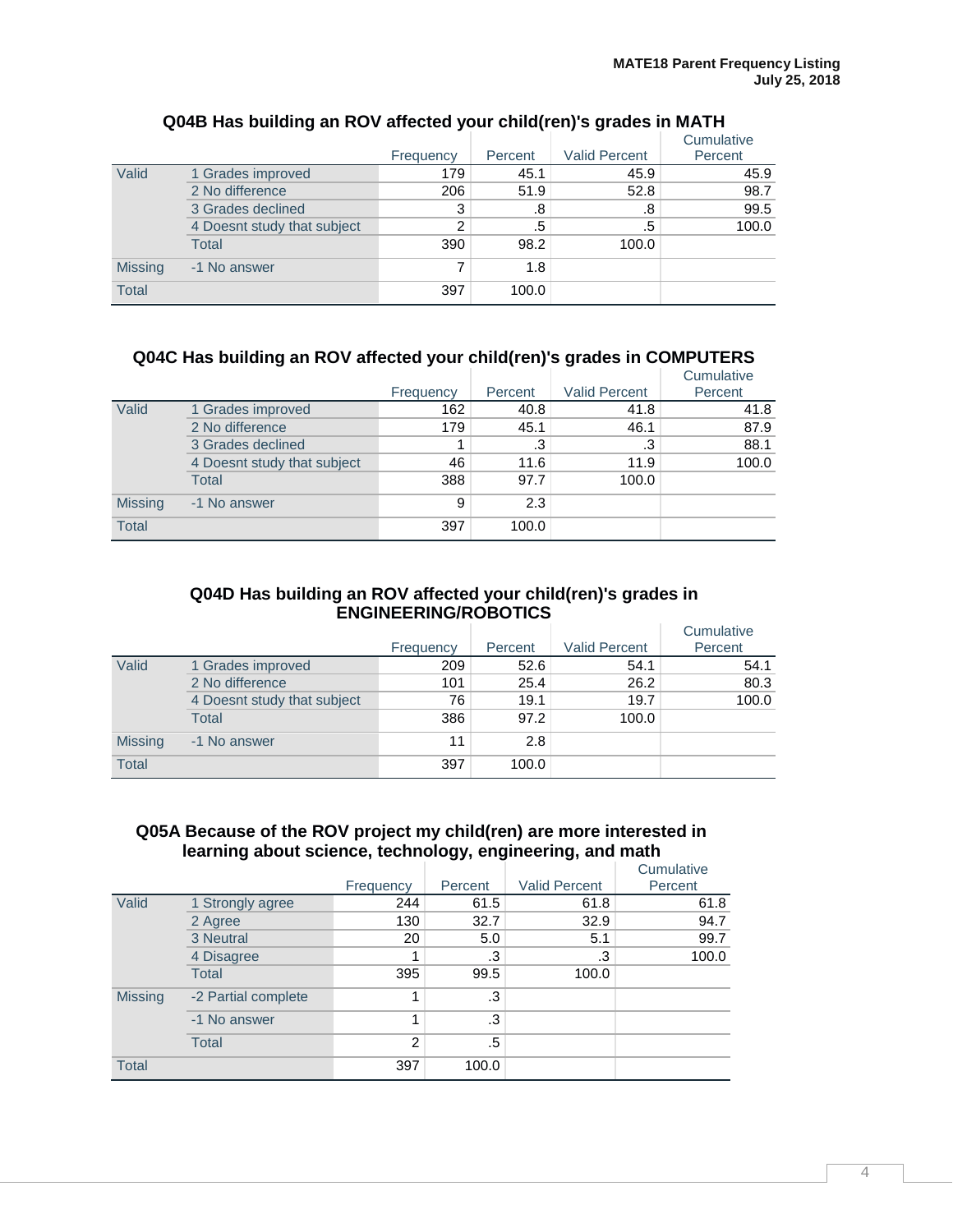|                |                     | Frequency      | Percent | <b>Valid Percent</b> | Cumulative<br>Percent |
|----------------|---------------------|----------------|---------|----------------------|-----------------------|
| Valid          | 1 Strongly agree    | 201            | 50.6    | 50.8                 | 50.8                  |
|                | 2 Agree             | 149            | 37.5    | 37.6                 | 88.4                  |
|                | 3 Neutral           | 40             | 10.1    | 10.1                 | 98.5                  |
|                | 4 Disagree          | $\overline{2}$ | .5      | .5                   | 99.0                  |
|                | 5 Strongly disagree |                | .3      | .3                   | 99.2                  |
|                | 6 Dont know         | 3              | .8      | .8                   | 100.0                 |
|                | Total               | 396            | 99.7    | 100.0                |                       |
| <b>Missing</b> | -2 Partial complete |                | .3      |                      |                       |
| <b>Total</b>   |                     | 397            | 100.0   |                      |                       |

#### **Q05B Because of the ROV project my child(ren) know more about careers in science, technology, engineering, and math**

#### **Q05C Because of the ROV project my child(ren) are more interested in a career in science, technology, engineering, or math**

|                |                     |                |         |                      | Cumulative |
|----------------|---------------------|----------------|---------|----------------------|------------|
|                |                     | Frequency      | Percent | <b>Valid Percent</b> | Percent    |
| Valid          | 1 Strongly agree    | 213            | 53.7    | 53.9                 | 53.9       |
|                | 2 Agree             | 123            | 31.0    | 31.1                 | 85.1       |
|                | 3 Neutral           | 54             | 13.6    | 13.7                 | 98.7       |
|                | 4 Disagree          | 4              | 1.0     | 1.0                  | 99.7       |
|                | 6 Dont know         | и              | .3      | .3                   | 100.0      |
|                | <b>Total</b>        | 395            | 99.5    | 100.0                |            |
| <b>Missing</b> | -2 Partial complete | 4              | .3      |                      |            |
|                | -1 No answer        | 4              | .3      |                      |            |
|                | <b>Total</b>        | $\overline{2}$ | .5      |                      |            |
| <b>Total</b>   |                     | 397            | 100.0   |                      |            |

### **Q05D Because of the ROV project my child(ren) have increased their ability to apply STEM knowledge to solving real world problems**

|                |                     |                |         |                      | Cumulative |
|----------------|---------------------|----------------|---------|----------------------|------------|
|                |                     | Frequency      | Percent | <b>Valid Percent</b> | Percent    |
| Valid          | 1 Strongly agree    | 236            | 59.4    | 59.9                 | 59.9       |
|                | 2 Agree             | 130            | 32.7    | 33.0                 | 92.9       |
|                | 3 Neutral           | 23             | 5.8     | 5.8                  | 98.7       |
|                | 6 Dont know         | 5              | 1.3     | 1.3                  | 100.0      |
|                | <b>Total</b>        | 394            | 99.2    | 100.0                |            |
| <b>Missing</b> | -2 Partial complete | и              | .3      |                      |            |
|                | -1 No answer        | $\overline{2}$ | .5      |                      |            |
|                | <b>Total</b>        | 3              | .8      |                      |            |
| <b>Total</b>   |                     | 397            | 100.0   |                      |            |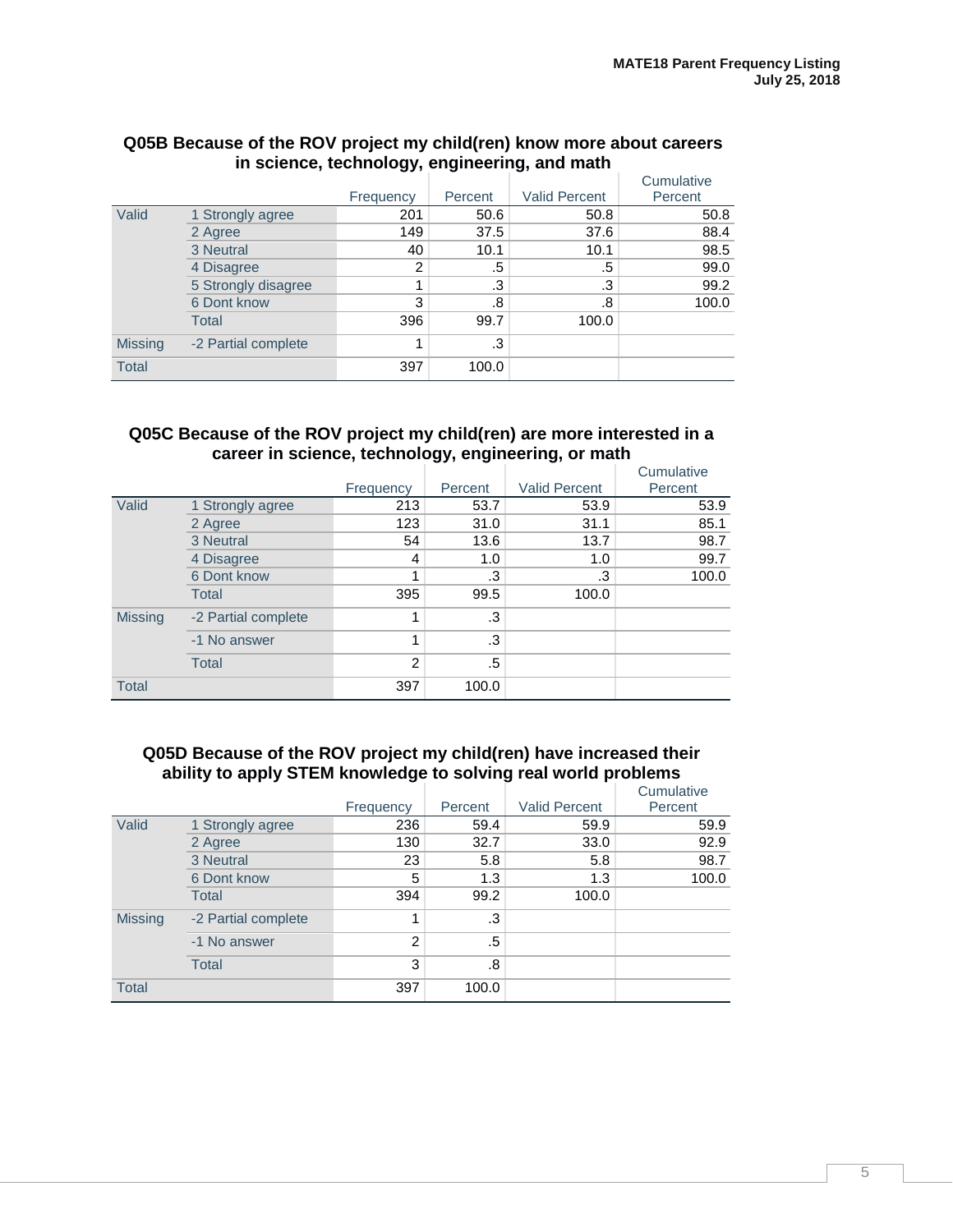|                |                     |                |         |                      | Cumulative |
|----------------|---------------------|----------------|---------|----------------------|------------|
|                |                     | Frequency      | Percent | <b>Valid Percent</b> | Percent    |
| Valid          | 1 Strongly agree    | 237            | 59.7    | 60.3                 | 60.3       |
|                | 2 Agree             | 140            | 35.3    | 35.6                 | 95.9       |
|                | 3 Neutral           | 14             | 3.5     | 3.6                  | 99.5       |
|                | 4 Disagree          | $\overline{2}$ | .5      | .5                   | 100.0      |
|                | <b>Total</b>        | 393            | 99.0    | 100.0                |            |
| <b>Missing</b> | -2 Partial complete |                | .3      |                      |            |
|                | -1 No answer        | 3              | .8      |                      |            |
|                | <b>Total</b>        | 4              | 1.0     |                      |            |
| <b>Total</b>   |                     | 397            | 100.0   |                      |            |

## **Q06A Because of the ROV project my child(ren) are better team members**

### **Q06B Because of the ROV project my child(ren) are better leaders**

|                |                     |           |         |                      | Cumulative |
|----------------|---------------------|-----------|---------|----------------------|------------|
|                |                     | Frequency | Percent | <b>Valid Percent</b> | Percent    |
| Valid          | 1 Strongly agree    | 214       | 53.9    | 54.6                 | 54.6       |
|                | 2 Agree             | 140       | 35.3    | 35.7                 | 90.3       |
|                | 3 Neutral           | 33        | 8.3     | 8.4                  | 98.7       |
|                | 4 Disagree          | 5         | 1.3     | 1.3                  | 100.0      |
|                | Total               | 392       | 98.7    | 100.0                |            |
| <b>Missing</b> | -2 Partial complete | 1         | .3      |                      |            |
|                | -1 No answer        | 4         | 1.0     |                      |            |
|                | <b>Total</b>        | 5         | 1.3     |                      |            |
| <b>Total</b>   |                     | 397       | 100.0   |                      |            |

# **Q06C Because of the ROV project my child(ren) are better problem solvers**

|                |                     | Frequency | Percent | <b>Valid Percent</b> | Cumulative<br>Percent |
|----------------|---------------------|-----------|---------|----------------------|-----------------------|
| Valid          | 1 Strongly agree    | 233       | 58.7    | 59.6                 | 59.6                  |
|                | 2 Agree             | 143       | 36.0    | 36.6                 | 96.2                  |
|                | 3 Neutral           | 13        | 3.3     | 3.3                  | 99.5                  |
|                | 4 Disagree          | 2         | .5      | .5                   | 100.0                 |
|                | <b>Total</b>        | 391       | 98.5    | 100.0                |                       |
| <b>Missing</b> | -2 Partial complete |           | .3      |                      |                       |
|                | -1 No answer        | 5         | 1.3     |                      |                       |
|                | <b>Total</b>        | 6         | 1.5     |                      |                       |
| <b>Total</b>   |                     | 397       | 100.0   |                      |                       |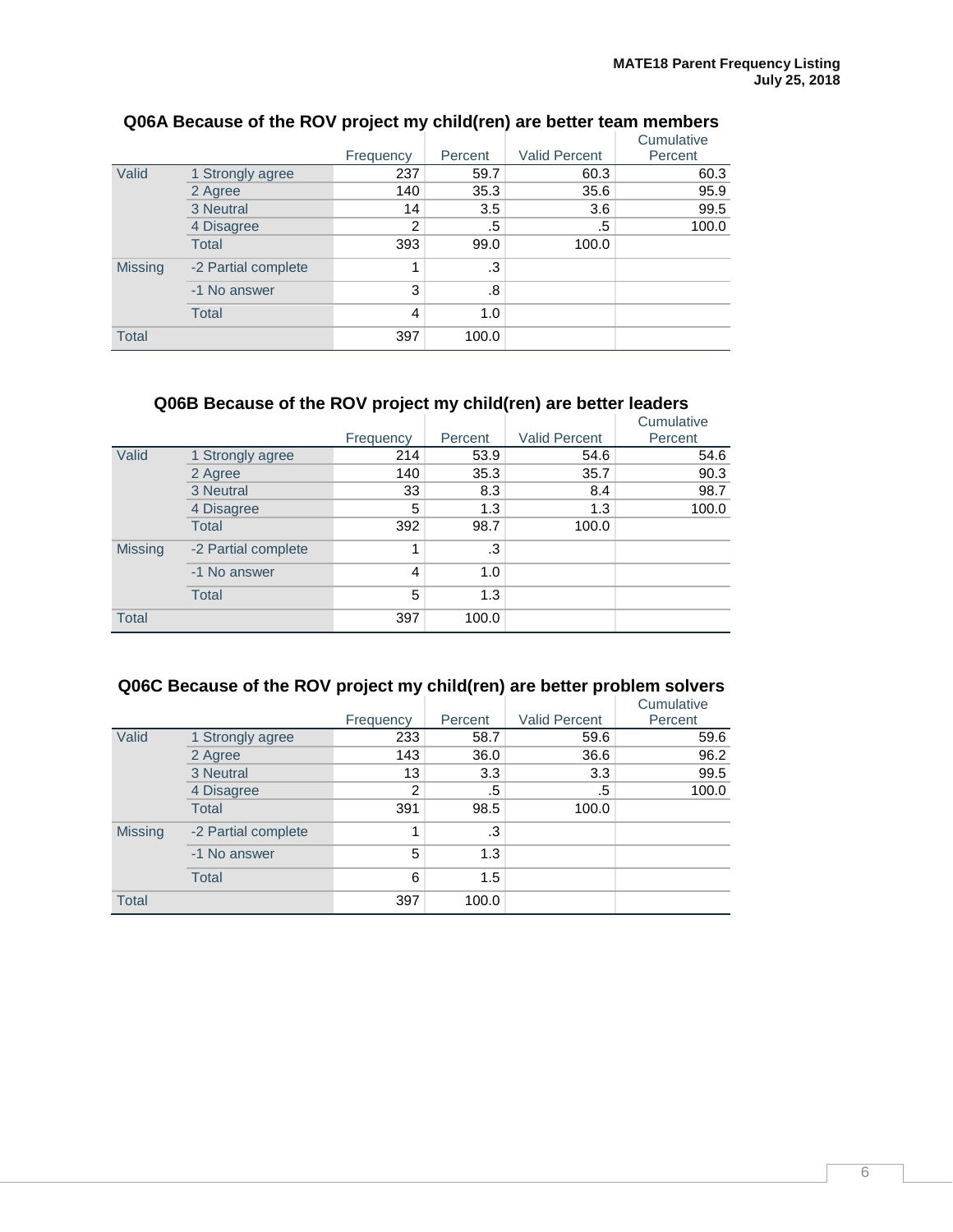|                |                     |           |         |                      | Cumulative |
|----------------|---------------------|-----------|---------|----------------------|------------|
|                |                     | Frequency | Percent | <b>Valid Percent</b> | Percent    |
| Valid          | 1 Strongly agree    | 227       | 57.2    | 58.2                 | 58.2       |
|                | 2 Agree             | 140       | 35.3    | 35.9                 | 94.1       |
|                | 3 Neutral           | 20        | 5.0     | 5.1                  | 99.2       |
|                | 4 Disagree          | 3         | .8      | .8                   | 100.0      |
|                | <b>Total</b>        | 390       | 98.2    | 100.0                |            |
| <b>Missing</b> | -2 Partial complete |           | .3      |                      |            |
|                | -1 No answer        | 6         | 1.5     |                      |            |
|                | <b>Total</b>        | 7         | 1.8     |                      |            |
| <b>Total</b>   |                     | 397       | 100.0   |                      |            |

## **Q06D Because of the ROV project my child(ren) are better critical thinkers**

### **Q06E Because of the ROV project my child(ren) are more organized**

|                |                     |           |         |                      | Cumulative |
|----------------|---------------------|-----------|---------|----------------------|------------|
|                |                     | Frequency | Percent | <b>Valid Percent</b> | Percent    |
| Valid          | 1 Strongly agree    | 176       | 44.3    | 44.9                 | 44.9       |
|                | 2 Agree             | 118       | 29.7    | 30.1                 | 75.0       |
|                | 3 Neutral           | 88        | 22.2    | 22.4                 | 97.4       |
|                | 4 Disagree          | 8         | 2.0     | 2.0                  | 99.5       |
|                | 5 Strongly disagree | 2         | .5      | .5                   | 100.0      |
|                | <b>Total</b>        | 392       | 98.7    | 100.0                |            |
| <b>Missing</b> | -2 Partial complete | 1         | .3      |                      |            |
|                | -1 No answer        | 4         | 1.0     |                      |            |
|                | Total               | 5         | 1.3     |                      |            |
| <b>Total</b>   |                     | 397       | 100.0   |                      |            |

### **Q06F Because of the ROV project my child(ren) are more self-confident**

|                |                     | Frequency | Percent | <b>Valid Percent</b> | Cumulative<br>Percent |
|----------------|---------------------|-----------|---------|----------------------|-----------------------|
| Valid          | 1 Strongly agree    | 212       | 53.4    | 53.9                 | 53.9                  |
|                | 2 Agree             | 144       | 36.3    | 36.6                 | 90.6                  |
|                | 3 Neutral           | 35        | 8.8     | 8.9                  | 99.5                  |
|                | 4 Disagree          | 2         | .5      | .5                   | 100.0                 |
|                | <b>Total</b>        | 393       | 99.0    | 100.0                |                       |
| <b>Missing</b> | -2 Partial complete | 1         | .3      |                      |                       |
|                | -1 No answer        | 3         | .8      |                      |                       |
|                | <b>Total</b>        | 4         | 1.0     |                      |                       |
| <b>Total</b>   |                     | 397       | 100.0   |                      |                       |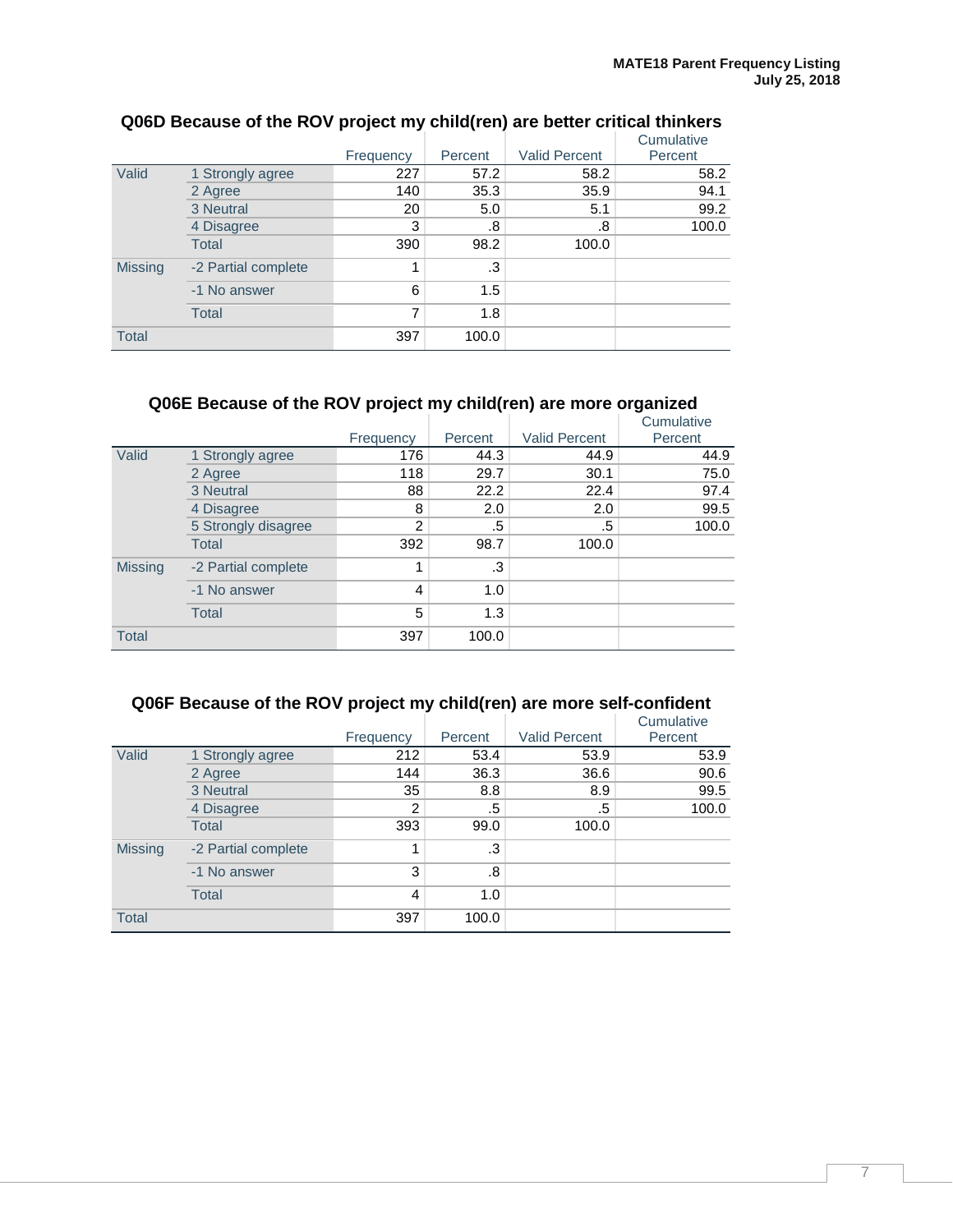|                |                     | Frequency | Percent | <b>Valid Percent</b> | Cumulative<br>Percent |
|----------------|---------------------|-----------|---------|----------------------|-----------------------|
| Valid          | 1 Comments          | 194       | 48.9    | 49.0                 | 49.0                  |
|                | 2 No comments       | 202       | 50.9    | 51.0                 | 100.0                 |
|                | Total               | 396       | 99.7    | 100.0                |                       |
| <b>Missing</b> | -2 Partial complete |           | .3      |                      |                       |
| <b>Total</b>   |                     | 397       | 100.0   |                      |                       |

#### **Q07 What other changes have you seen in your child(ren) through their involvement in the ROV project?**

#### **Q08A The ROV program is valuable for my childs educational development**

|                |                     |                |         |                      | Cumulative |
|----------------|---------------------|----------------|---------|----------------------|------------|
|                |                     | Frequency      | Percent | <b>Valid Percent</b> | Percent    |
| Valid          | 1 Strongly agree    | 291            | 73.3    | 73.9                 | 73.9       |
|                | 2 Agree             | 94             | 23.7    | 23.9                 | 97.7       |
|                | 3 Neutral           | 9              | 2.3     | 2.3                  | 100.0      |
|                | <b>Total</b>        | 394            | 99.2    | 100.0                |            |
| <b>Missing</b> | -2 Partial complete | 1              | .3      |                      |            |
|                | -1 No answer        | $\overline{2}$ | .5      |                      |            |
|                | <b>Total</b>        | 3              | .8      |                      |            |
| <b>Total</b>   |                     | 397            | 100.0   |                      |            |

### **Q08B The ROV program has made it easier for me to envision my child with a career in STEM**

|                |                     |           |         |                      | Cumulative |
|----------------|---------------------|-----------|---------|----------------------|------------|
|                |                     | Frequency | Percent | <b>Valid Percent</b> | Percent    |
| Valid          | 1 Strongly agree    | 250       | 63.0    | 63.6                 | 63.6       |
|                | 2 Agree             | 97        | 24.4    | 24.7                 | 88.3       |
|                | 3 Neutral           | 37        | 9.3     | 9.4                  | 97.7       |
|                | 4 Disagree          | 9         | 2.3     | 2.3                  | 100.0      |
|                | <b>Total</b>        | 393       | 99.0    | 100.0                |            |
| <b>Missing</b> | -2 Partial complete | 1         | .3      |                      |            |
|                | -1 No answer        | 3         | .8      |                      |            |
|                | <b>Total</b>        | 4         | 1.0     |                      |            |
| <b>Total</b>   |                     | 397       | 100.0   |                      |            |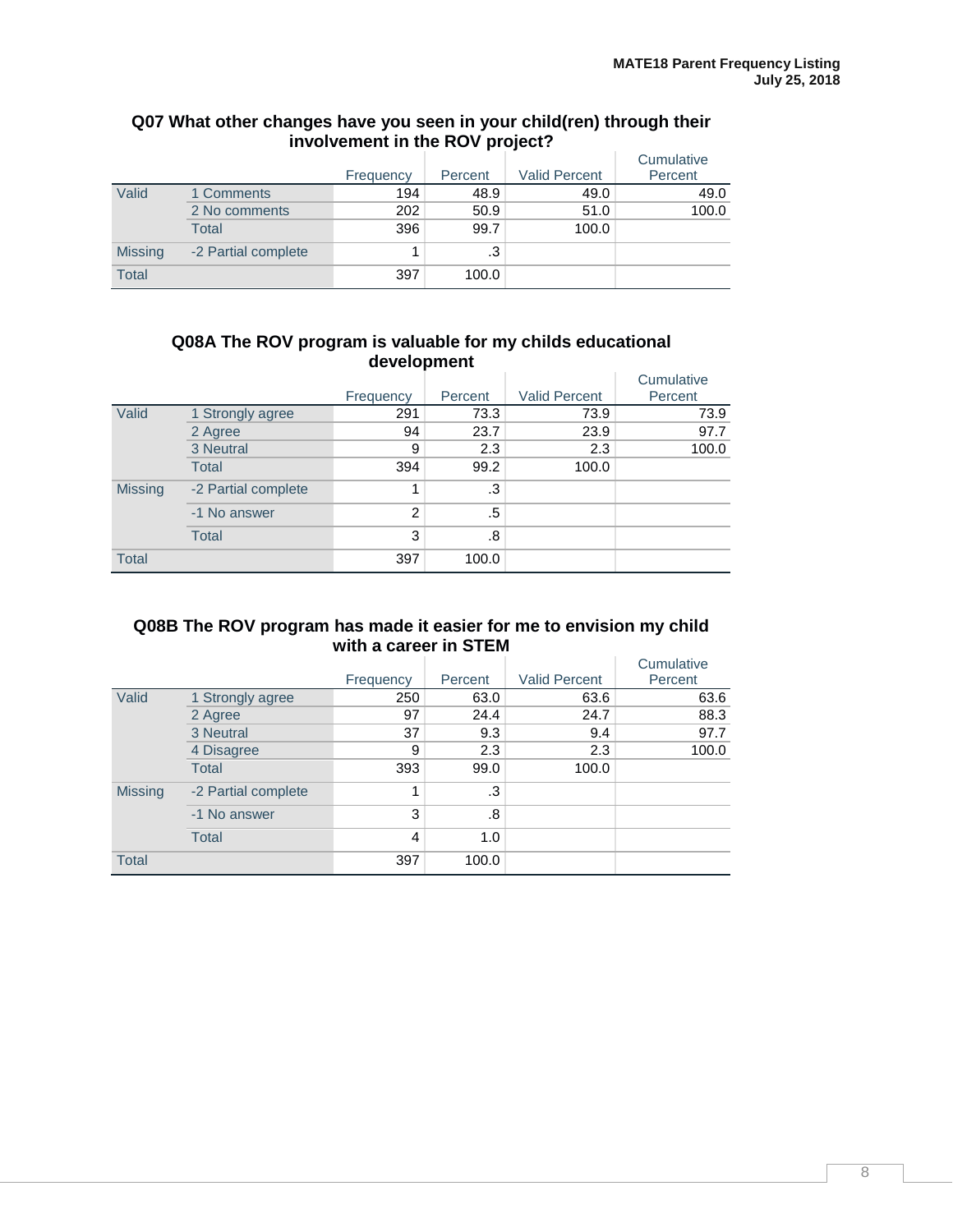|                |                     |           |         |                      | Cumulative |
|----------------|---------------------|-----------|---------|----------------------|------------|
|                |                     | Frequency | Percent | <b>Valid Percent</b> | Percent    |
| Valid          | 1 Yes               | 173       | 43.6    | 44.6                 | 44.6       |
|                | $2$ No              | 215       | 54.2    | 55.4                 | 100.0      |
|                | <b>Total</b>        | 388       | 97.7    | 100.0                |            |
| <b>Missing</b> | -2 Partial complete | 1         | .3      |                      |            |
|                | -1 No answer        | 8         | 2.0     |                      |            |
|                | <b>Total</b>        | 9         | 2.3     |                      |            |
| <b>Total</b>   |                     | 397       | 100.0   |                      |            |

### **Q09 Did you access any of the MATE online resources?**

#### **Q10 Did the MATE online resources help you support your childs involvement in the ROV program?**

|                |                     |           |         |                      | Cumulative |
|----------------|---------------------|-----------|---------|----------------------|------------|
|                |                     | Frequency | Percent | <b>Valid Percent</b> | Percent    |
| Valid          | 1 Yes               | 156       | 39.3    | 79.2                 | 79.2       |
|                | $2$ No              | 15        | 3.8     | 7.6                  | 86.8       |
|                | 3 Not applicable    | 26        | 6.5     | 13.2                 | 100.0      |
|                | <b>Total</b>        | 197       | 49.6    | 100.0                |            |
| <b>Missing</b> | -3 Branching skip   | 186       | 46.9    |                      |            |
|                | -2 Partial complete | 1         | .3      |                      |            |
|                | -1 No answer        | 13        | 3.3     |                      |            |
|                | <b>Total</b>        | 200       | 50.4    |                      |            |
| <b>Total</b>   |                     | 397       | 100.0   |                      |            |

#### **Q11A Do your child(ren) attend... Elementary school**

|       |        | Frequency | Percent | <b>Valid Percent</b> | Cumulative<br>Percent |
|-------|--------|-----------|---------|----------------------|-----------------------|
| Valid | 1 Yes  | 62        | 15.6    | 15.6                 | 15.6                  |
|       | $2$ No | 335       | 84.4    | 84.4                 | 100.0                 |
|       | Total  | 397       | 100.0   | 100.0                |                       |

# **Q11B Do your child(ren) attend... Middle school/junior high**

|       |        | Frequency | Percent | <b>Valid Percent</b> | Cumulative<br>Percent |
|-------|--------|-----------|---------|----------------------|-----------------------|
| Valid | 1 Yes  | 167       | 42.1    | 42.1                 | 42.1                  |
|       | $2$ No | 230       | 57.9    | 57.9                 | 100.0                 |
|       | Total  | 397       | 100.0   | 100.0                |                       |

## **Q11C Do your child(ren) attend... High school**

|       |        | Frequency | Percent | <b>Valid Percent</b> | Cumulative<br>Percent |
|-------|--------|-----------|---------|----------------------|-----------------------|
| Valid | 1 Yes  | 172       | 43.3    | 43.3                 | 43.3                  |
|       | $2$ No | 225       | 56.7    | 56.7                 | 100.0                 |
|       | Total  | 397       | 100.0   | 100.0                |                       |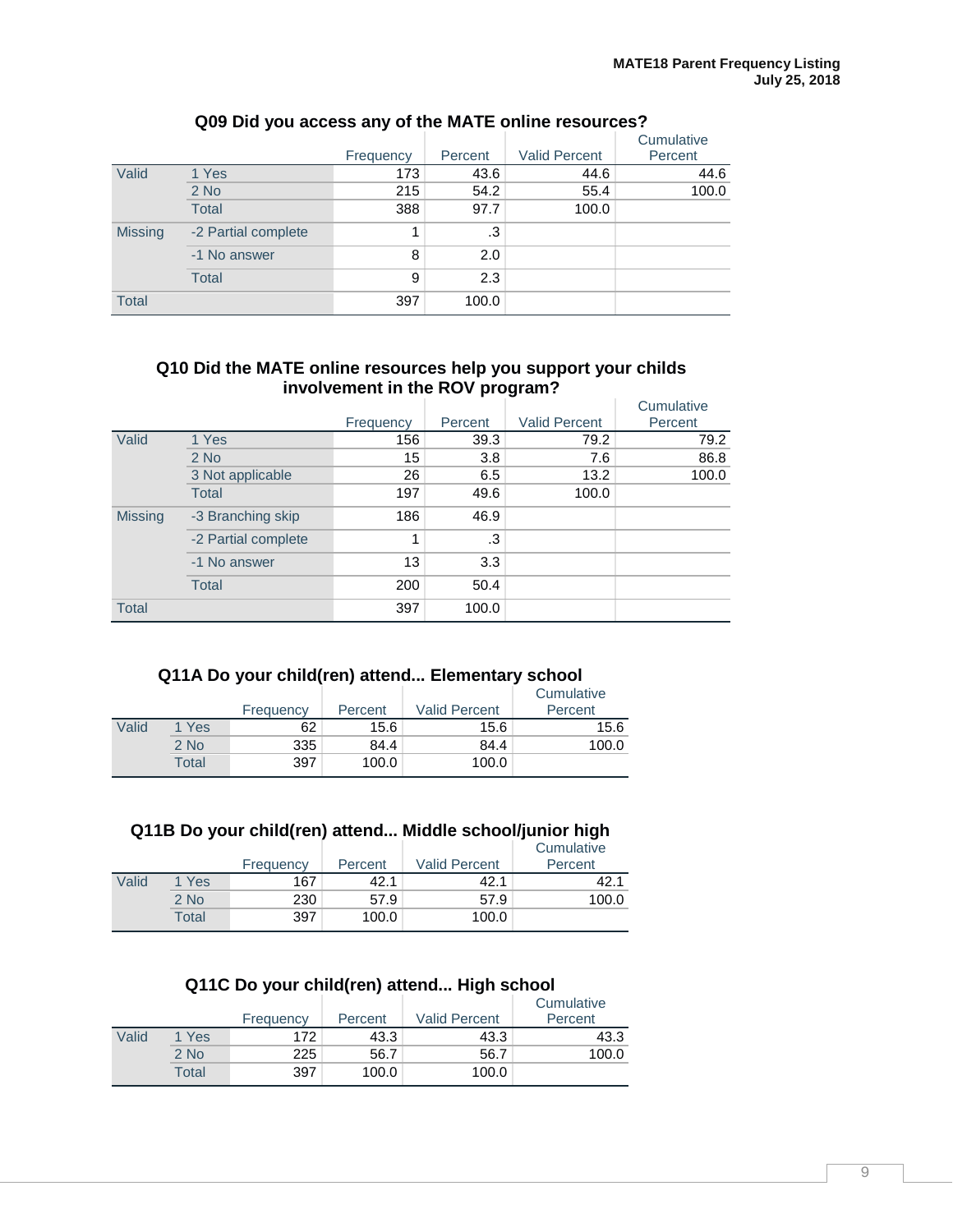|       |        |           |         |                      | Cumulative |
|-------|--------|-----------|---------|----------------------|------------|
|       |        | Frequency | Percent | <b>Valid Percent</b> | Percent    |
| Valid | 1 Yes  | 15        | 3.8     | 3.8                  | 3.8        |
|       | $2$ No | 382       | 96.2    | 96.2                 | 100.0      |
|       | Total  | 397       | 100.0   | 100.0                |            |

# **Q11D Do your child(ren) attend... College/university**

### **Q11E Do your child(ren) attend... Home school**

|       |        | Frequency | Percent | <b>Valid Percent</b> | Cumulative<br>Percent |
|-------|--------|-----------|---------|----------------------|-----------------------|
| Valid | 1 Yes  | 39        | 9.8     | 9.8                  | 9.8                   |
|       | $2$ No | 358       | 90.2    | 90.2                 | 100.0                 |
|       | Total  | 397       | 100.0   | 100.0                |                       |

# **Q11F Do your child(ren) attend... Other (Please describe):**

|       |        | Frequency | Percent | <b>Valid Percent</b> | Cumulative<br>Percent |
|-------|--------|-----------|---------|----------------------|-----------------------|
| Valid | 1 Yes  | 9         | 2.3     | 2.3                  | 2.3                   |
|       | $2$ No | 388       | 97.7    | 97.7                 | 100.0                 |
|       | Total  | 397       | 100.0   | 100.0                |                       |

### **Q11F\_O Do your child(ren) attend... Other (Please describe): (specify)**

|                |                     |           |         |                      | Cumulative |
|----------------|---------------------|-----------|---------|----------------------|------------|
|                |                     | Frequency | Percent | <b>Valid Percent</b> | Percent    |
| Valid          | 1 Comments          | 14        | 3.5     | 100.0                | 100.0      |
| <b>Missing</b> | -3 Branching skip   | 381       | 96.0    |                      |            |
|                | -2 Partial complete |           | .3      |                      |            |
|                | -1 No answer        |           | .3      |                      |            |
|                | Total               | 383       | 96.5    |                      |            |
| <b>Total</b>   |                     | 397       | 100.0   |                      |            |

#### **Q12A What competition class did your child(ren) participate in? EXPLORER**

|       |        | Frequency | Percent | <b>Valid Percent</b> | Cumulative<br>Percent |
|-------|--------|-----------|---------|----------------------|-----------------------|
| Valid | 1 Yes  | 25        | 6.3     | 6.3                  | 6.3                   |
|       | $2$ No | 372       | 93.7    | 93.7                 | 100.0                 |
|       | Total  | 397       | 100.0   | 100.0                |                       |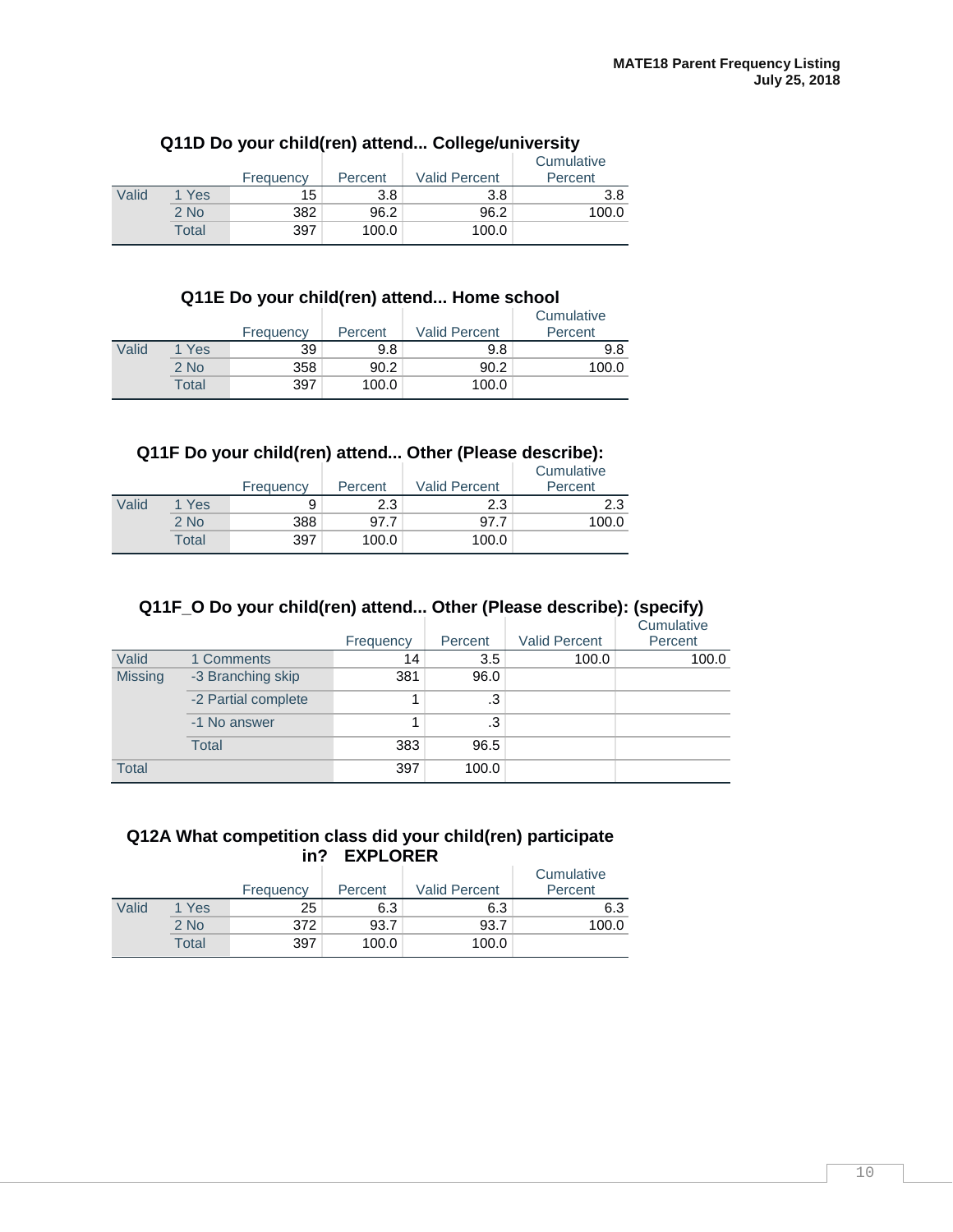#### **Q12B What competition class did your child(ren) participate in? RANGER**

|       |        | Frequency | Percent | <b>Valid Percent</b> | Cumulative<br>Percent |
|-------|--------|-----------|---------|----------------------|-----------------------|
| Valid | 1 Yes  | 164       | 41.3    | 41.3                 | 41.3                  |
|       | $2$ No | 233       | 58.7    | 58.7                 | 100.0                 |
|       | Total  | 397       | 100.0   | 100.0                |                       |

#### **Q12C What competition class did your child(ren) participate in? NAVIGATOR**

|       |        | Frequency | Percent | <b>Valid Percent</b> | Cumulative<br>Percent |
|-------|--------|-----------|---------|----------------------|-----------------------|
| Valid | 1 Yes  | 58        | 14.6    | 14.6                 | 14.6                  |
|       | $2$ No | 339       | 85.4    | 85.4                 | 100.0                 |
|       | Total  | 397       | 100.0   | 100.0                |                       |

#### **Q12D What competition class did your child(ren) participate in? SCOUT**

|       |        | Frequency | Percent | <b>Valid Percent</b> | Cumulative<br>Percent |
|-------|--------|-----------|---------|----------------------|-----------------------|
| Valid | 1 Yes  | 151       | 38.0    | 38.0                 | 38.0                  |
|       | $2$ No | 246       | 62.0    | 62.0                 | 100.0                 |
|       | Total  | 397       | 100.0   | 100.0                |                       |

### **Q12E What competition class did your child(ren) participate in? Not sure**

|       |        | Frequency | Percent | <b>Valid Percent</b> | Cumulative<br>Percent |
|-------|--------|-----------|---------|----------------------|-----------------------|
| Valid | 1 Yes  | 27        | 6.8     | 6.8                  | 6.8                   |
|       | $2$ No | 370       | 93.2    | 93.2                 | 100.0                 |
|       | Total  | 397       | 100.0   | 100.0                |                       |

#### **Q13 Do you have any other comments to share about your child(ren)'s experience in the ROV program? If so, please write them in the box below.**

|                |                     | Frequency | Percent | <b>Valid Percent</b> | Cumulative<br>Percent |
|----------------|---------------------|-----------|---------|----------------------|-----------------------|
| Valid          | 1 Comments          | 166       | 41.8    | 41.9                 | 41.9                  |
|                | 2 No comments       | 230       | 57.9    | 58.1                 | 100.0                 |
|                | Total               | 396       | 99.7    | 100.0                |                       |
| <b>Missing</b> | -2 Partial complete |           | .3      |                      |                       |
| <b>Total</b>   |                     | 397       | 100.0   |                      |                       |